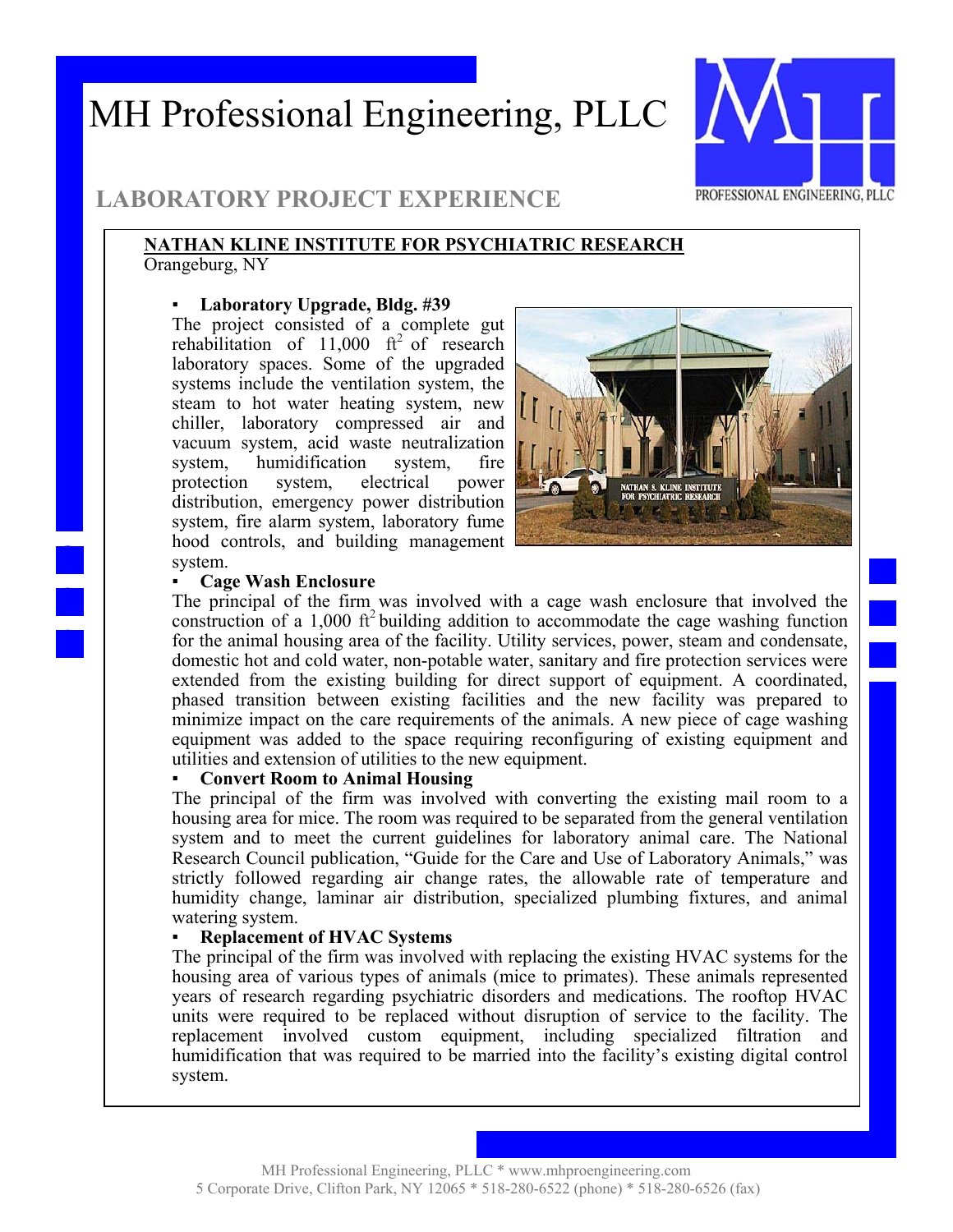# MH Professional Engineering, PLLC



## **LABORATORY PROJECT EXPERIENCE**

#### **FOOD LABORATORY AND WEIGHTS AND MEASURES LABORATORY**  Albany, NY

- Provided design of underground utility connections for new building on campus.
- Design involved survey of existing utility tunnels to verify sizes, locations and capacities of existing utilities.
- Designed extension of underground chilled water piping system to new building.
- Designed extension of underground steam and condensate piping system to new building, including expansion loops and condensate return pumping.
- Design included removals and repiping of existing mechanical room equipment. The mechanical room served as the connection point for extending the system.